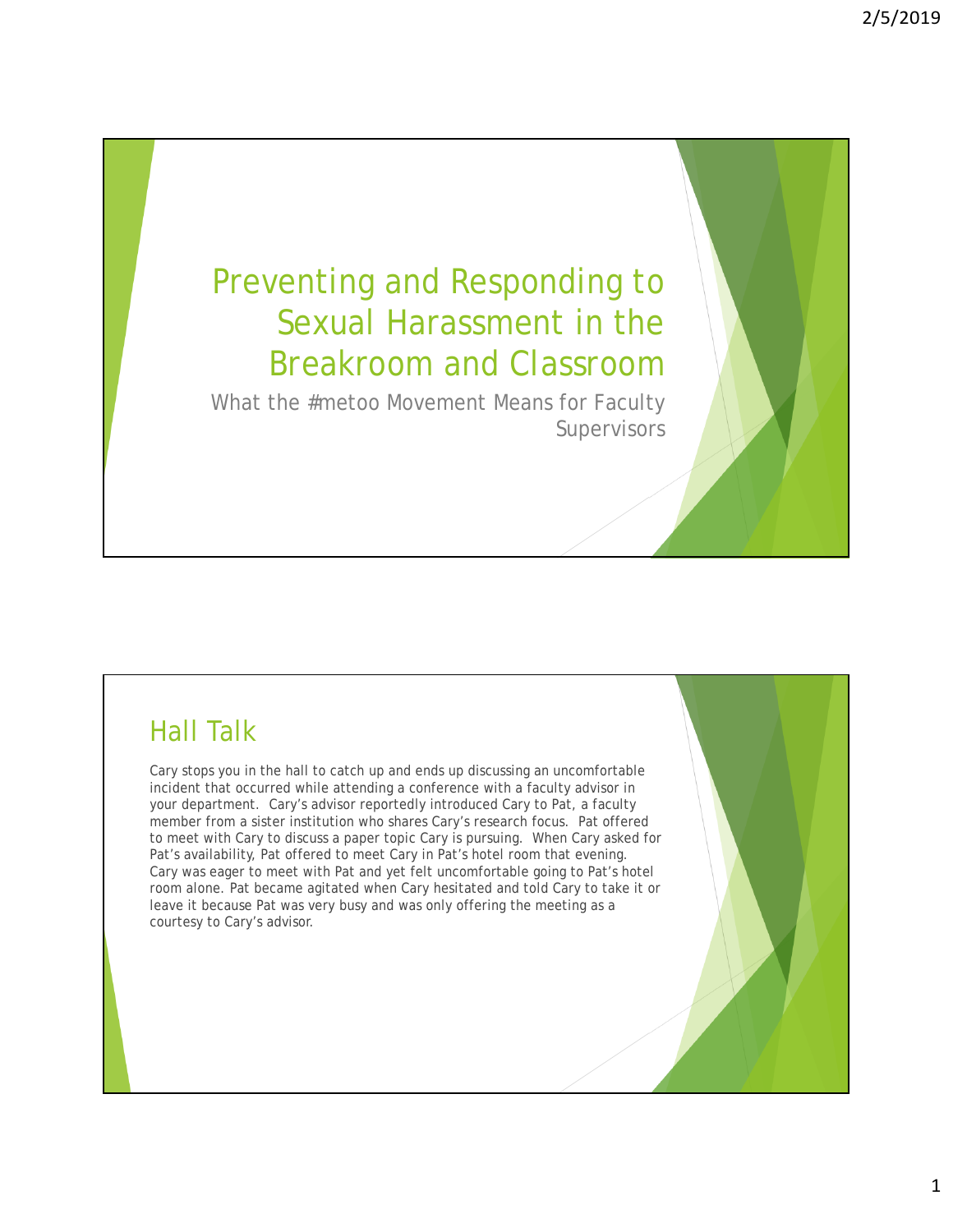# Sexual Harassment under Title IX, Title VII, and University Policy

- ▶ Was the University's sexual harassment policy potentially breached?
- Is Cary a student or employee in this context? Does the status of the individual making the claim matter?
- How would the rights of the student differ depending on status as student or employee?
- ▶ What are your obligations when you receive a report like this, and how would your obligations differ based on the student or employee status of the individual making this report?
- Does it matter that this incident occurred off campus?
- In It significant that the alleged bad actor is employed by another institution?

## Reporting Obligations

- All faculty members are responsible employees and must share information about sexual or interpersonal misconduct involving UNC Charlotte students with the Title IX Coordinator. Likewise, supervisors must report concerns implicating the University's policy prohibiting sexual harassment to the Title IX Coordinator.
- Students and employees need to know that you cannot keep this information confidential (standard syllabus language available at<br><u>http://legal.uncc.edu/legal-topics/classroom-policies-and-practices</u>)
- Contact Michelle Reinken, Title IX Coordinator
	- ▶ 7-6130, Michelle.Reinken@uncc.edu
	- **Report online at incidentreport.uncc.edu**
	- $\triangleright$  Note that Michelle is very willing to talk through hypotheticals and/or help troubleshoot situations with you!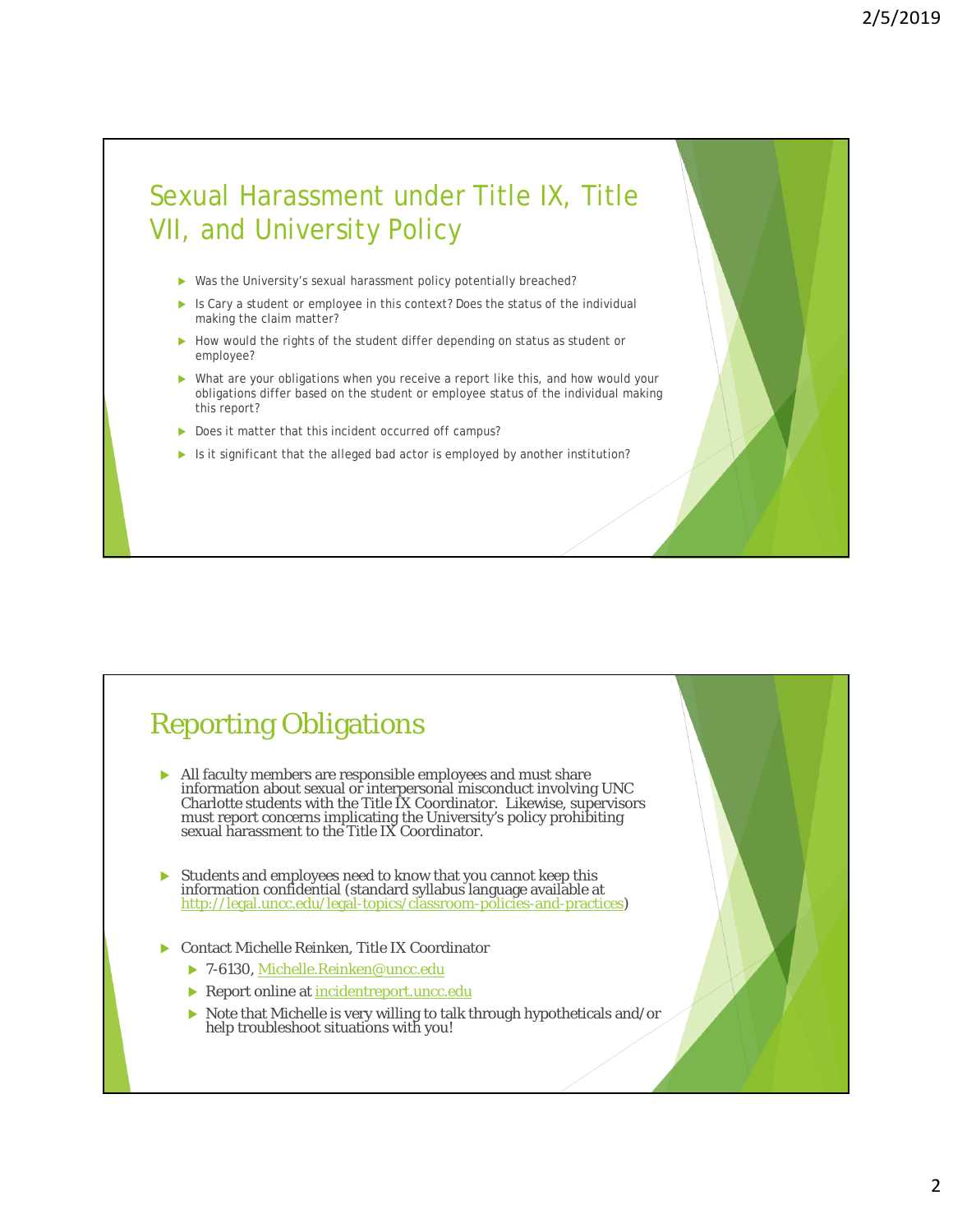#### **Confidentiality**

- Only these places on campus can provide confidentiality for students:
	- Counseling and Psychological Services (CAPS)
	- Student Health Center
	- ▶ Center for Wellness Promotion
	- **Psychologists in Athletics Department**
- Title IX Office will keep information as private as possible, only involving individuals who need to know
- Victims/survivors are very much in control of the process even once their incident has been reported (including deciding whether to engage with Title IX Office, whether to move forward with an investigation, and whether to involve police)

#### The Rumor Mill

Jake was recently appointed Chair of a department known for some pretty colorful characters. During his tenure with the Department, he has overheard, if not actively participated in, multiple conversations about a Professor known to have solicited, with varying degrees of success over the course of at least two decades, romantic relationships within the Department. As far as Jake is aware, no one has ever officially complained about the incidents, and everyone tends to minimize the significance of the rumors and seems to regard the Professor as a valuable member of the team. Because of the Professor's status and proven ability to attract research funding, Jake is eager to connect the Professor with a new Assistant Professor who shares a similar research focus. The Assistant Professor, however, balks at the Jake's offer, having overheard from colleagues in the Department about the Professor's alleged proclivities. The Assistant Professor has also had some unpleasant personal interactions with the Professor, but declines to describe them to Jake.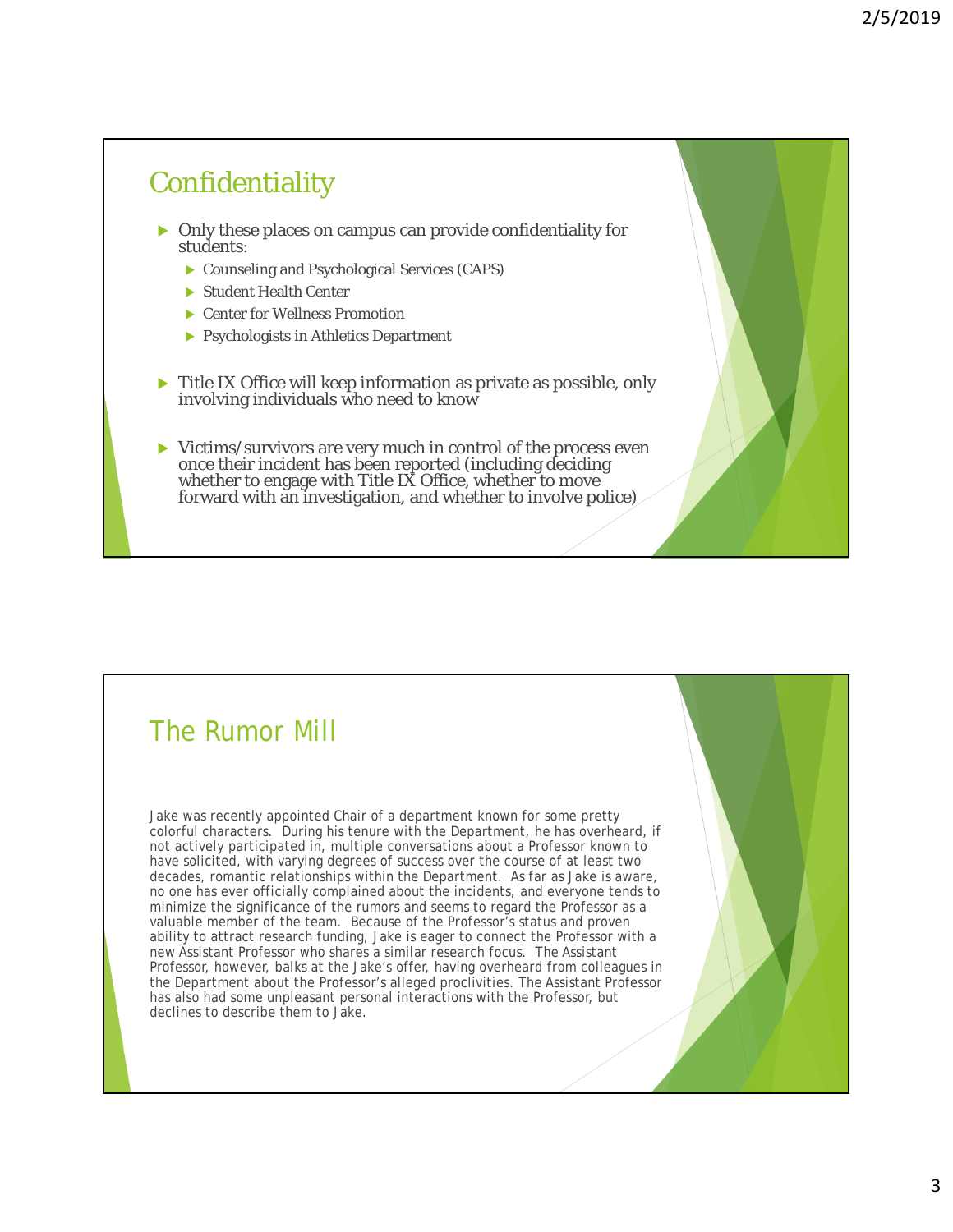#### "Knew or Should have Known"

Does Jake have any obligation to formally or informally review the rumors circulating in the department?

What about the report from the Assistant Professor of a concerning interaction with the Professor?

Does it matter that the Assistant Professor has specifically expressed a disinterest in discussing the matter further?

What impact can or should "star status" have on the manner in which the University responds to complaints?

If an investigation ensues and multiple witnesses are asked to participate in a review of the concerns, what if any right to information do the witnesses have to be advised of the outcome of the review, including any sanctions imposed?

How might the #metoo movement inform faculty complainant and witness expectations in these contexts?

## It's My Party

Following a protracted investigation, the University issued a decision finding that there was insufficient evidence to conclude that Professor X in your department was sexually harassed by Professor Y. During the course of the investigation, Professor X sent an email to the entire department outlining the complaint and expressing concerns about the University's inaction in response to the complaint.

Prior to receiving notice about the harassment complaint, you asked Professor X to organize the department's annual holiday gathering. You now learn that Professor X did not invite Professor Y. The shunned Professor Y asks what you plan to do about it.

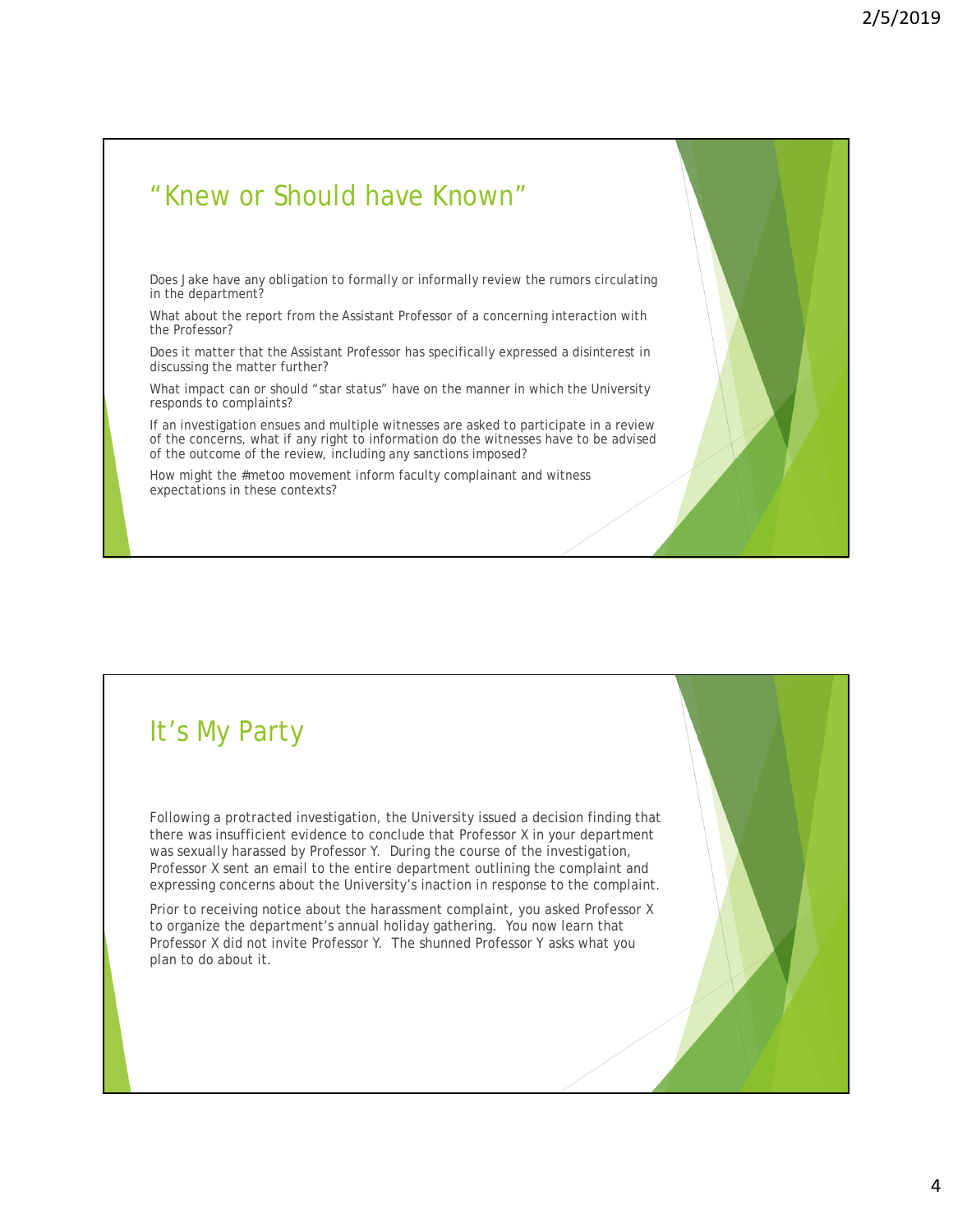## Supervisor as Mediator

- ▶ Would failure to invite an individual to a social event constitute actionable retaliation under Title VII or otherwise violate applicable University policies addressing this issue?
- Did the complainant in this scenario potentially violate applicable law or University policy?
- What is the role of the supervisor in these circumstances?

## Retaliation under Title VII and University policies

- ▶ University policy and applicable federal law strictly prohibit retaliation against individuals who bring or cooperate in the University's investigation of complaints alleging violations of the University's nondiscrimination policies.
- In order to be considered actionable, the allegedly retaliatory action must be reasonably likely to dissuade an employee from engaging in a protected activity, such as filing a good faith complaint or cooperating in the investigation of any such complaint.
- Actionable retaliation may include work-related and non-work-related actions.